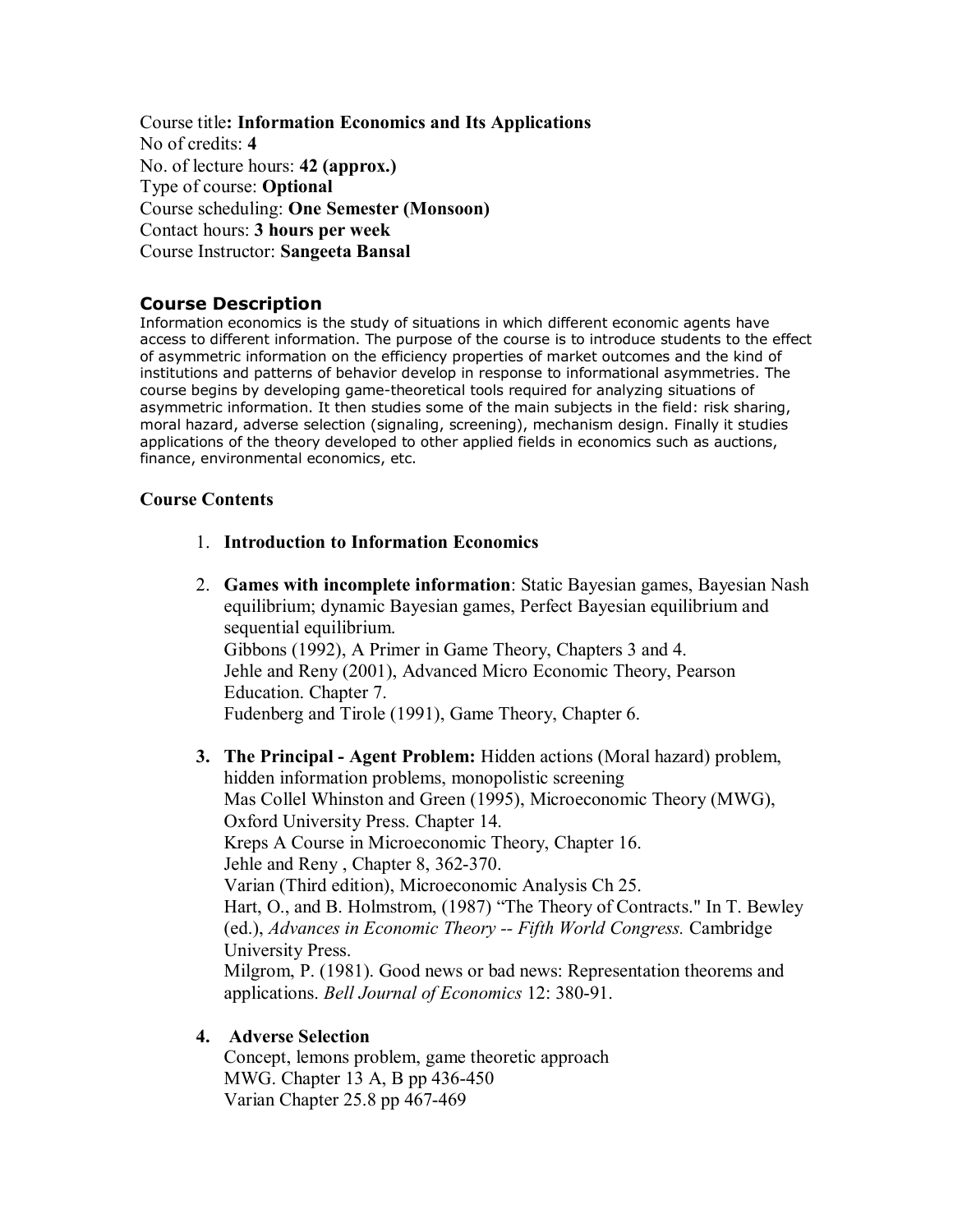Kreps. Chapter  $17$  pp  $625-629$ .

Jehle and Reny, Chapter 8, pp 329-335.

Akerlof, G.(1970) "The market for lemons: Qualitative uncertainty and the market mechanism" Quarterly Journal of Economics 84, 3, 488 – 500.

# **5. Signaling**

Separating and Pooling equilibrium, Insurance market, cheap talk MWG. Chapter 13 C, pp 450-460 Varian Chapter 25 10-11, pp 469-471 Kreps. A Course in Microeconomic Theory. Chapter 17. Jehle and Reny Ch 8. pp 335-353. Spence, A. M. "Job Market Signaling." *Quarterly Journal of Economics* 87 (1973). Grossman, S. (1981), "The Informational Role of Warranties and Private Disclosure about Product Quality" *Journal of Law and Economics*, Vol. 24, No. 3, 461-483. Milgrom, P. and J. Roberts (1982), "Limit Pricing and Entry under Incomplete Information: An Equilibrium Analysis." *Econometrica* 50, 443-59.

Cho and Kreps (1987), "Signaling games and stable equilibria" *Quarterly Journal of Economics* 102, 179-221.

# **6 Screening**

Second degree price discrimination (From Tirole, Industrial Organization Ch 3 Section 3.3 and the supplementary section., also see Fudenberg and Tirole, Game Theory, pages 246 to 250.)

Screening in Competitive Insurance Market, Monopoly screening in insurance Market

MWG. Chapter 13 D, pp. 460-467.

Kreps. Chapter 17.2, pp. 638-645.

Jehle and Reny Chapter 8, 353-362

Varian. Chapters 25.6-9, pp. 457-469.

Rothschild, M., and J. Stiglitz. (1976), "Equilibrium in Competitive Insurance Markets: An Essay on the Economics of Imperfect Information." *Quarterly Journal of Economics* 90, no. 4 : 629-649.

## **7. Introduction to Mechanism design**

Basic concepts, revelation principle, truthful implementation, Groves-Clarke mechanisms

MWG. Chapter 23 A-D, pp. 857 -891. Kreps. Chapter 18, pp 661 -713. Varian Chapter 23, pp 414-431